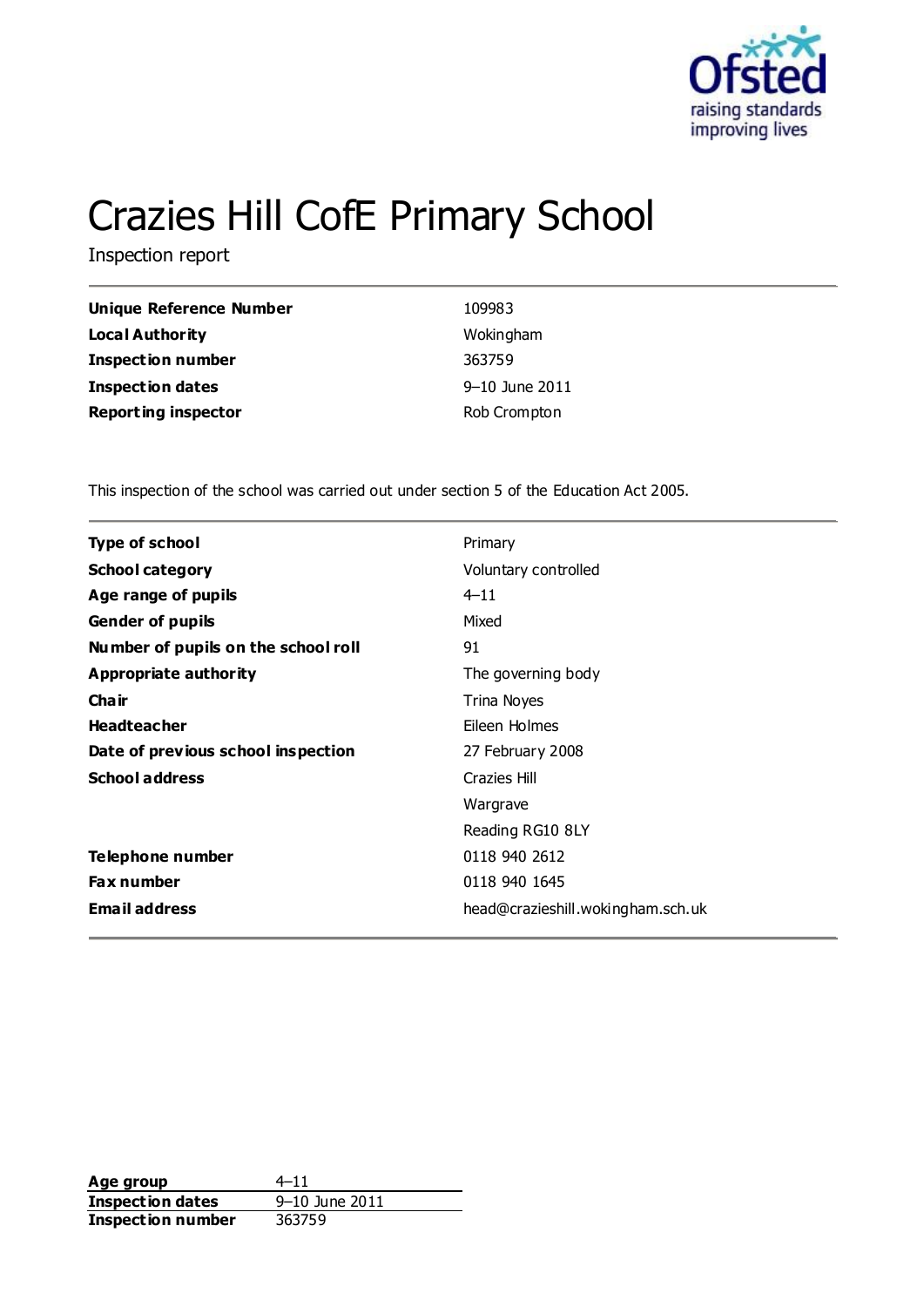The Office for Standards in Education, Children's Services and Skills (Ofsted) regulates and inspects to achieve excellence in the care of children and young people, and in education and skills for learners of all ages. It regulates and inspects childcare and children's social care, and inspects the Children and Family Court Advisory Support Service (Cafcass), schools, colleges, initial teacher training, work-based learning and skills training, adult and community learning, and education and training in prisons and other secure establishments. It assesses council children's services, and inspects services for looked after children, safeguarding and child protection.

Further copies of this report are obtainable from the school. Under the Education Act 2005, the school must provide a copy of this report free of charge to certain categories of people. A charge not exceeding the full cost of reproduction may be made for any other copies supplied.

If you would like a copy of this document in a different format, such as large print or Braille, please telephone 0300 123 4234, or email **[enquiries@ofsted.gov.uk](mailto:enquiries@ofsted.gov.uk)**.

You may copy all or parts of this document for non-commercial educational purposes, as long as you give details of the source and date of publication and do not alter the documentation in any way.

To receive regular email alerts about new publications, including survey reports and school inspection reports, please visit our website and go to 'Subscribe'.

Royal Exchange Buildings St Ann's Square Manchester M2 7LA T: 0300 123 4234 Textphone: 0161 618 8524 E: **[enquiries@ofsted.gov.uk](mailto:enquiries@ofsted.gov.uk)**

W: **[www.ofsted.gov.uk](http://www.ofsted.gov.uk/)**

© Crown copyright 2011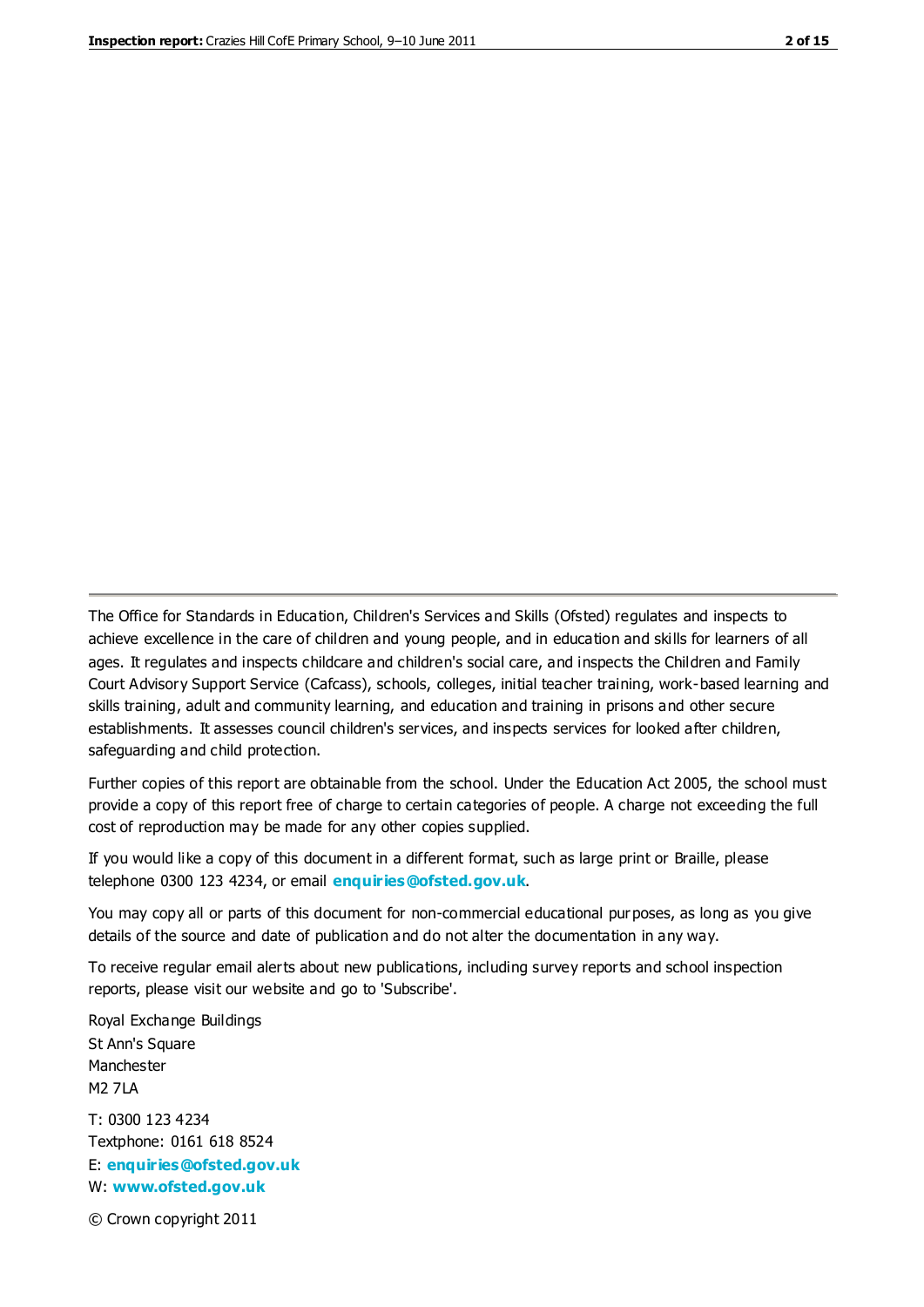# **Introduction**

This inspection was carried out by two additional inspectors. The inspectors visited 13 lessons and observed four teachers. Inspectors held meetings with governors and staff and talked with pupils. They observed the school's work, and looked at the school's selfevaluation, improvement plans, policies, assessment and tracking systems, safeguarding procedures and pupils' work. Inspectors examined questionnaires from 66 parents and carers, as well as those from pupils and staff.

The inspection team reviewed many aspects of the school's work. It looked in detail at a number of key areas.

- $\blacksquare$  The progress pupils are making in writing in Years 3 to 6
- How well teachers pitch work at appropriate levels for all pupils in the mixed-age classes.
- The accuracy of the school's judgement that it has moved from good to outstanding since the last inspection in respect of:
- care, quidance and support
- $\blacksquare$  engagement with parents and carers.

# **Information about the school**

The school is much smaller than average. Except for the Reception class, pupils are taught in three mixed-age classes, comprising Years 1 and 2, Years 3 and 4 and Years 5 and 6. Almost all pupils are of White British heritage and no pupils are at an early stage of learning English. The proportion of pupils with special educational needs and/or disabilities is well below average. The school has the Activemark.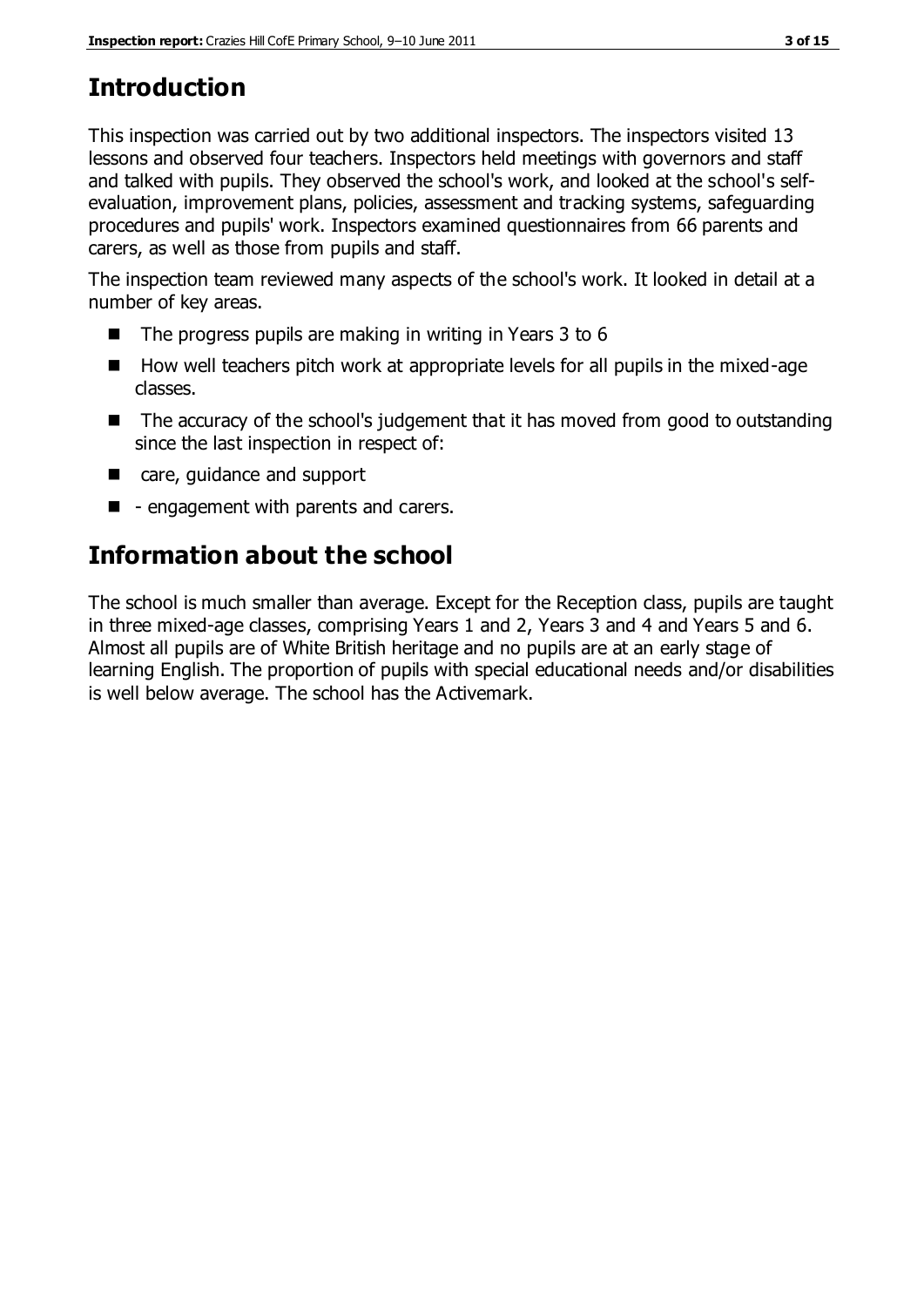## **Inspection judgements**

| Overall effectiveness: how good is the school?  |  |
|-------------------------------------------------|--|
| The school's capacity for sustained improvement |  |

## **Main findings**

Pupils thoroughly enjoy learning and achieve well within a stimulating, purposeful and productive environment. Relationships between the school and parents and carers are outstanding. One parent, reflecting the views of the overwhelming majority commented, 'The school provides a very positive, constructive and successful educational environment. It is dynamic and inventive, providing an enormously productive learning space.' Another described how the school 'engenders a strong sense of community and belonging'.

The outstanding curriculum provides a wealth of memorable experiences and makes a strong contribution to pupils' academic progress and to their outstanding spiritual, moral, social and cultural development. They behave exceptionally well and their enthusiasm for school is seen in the high levels of attendance. All pupils are known to all staff and this is a significant factor in the outstanding care, guidance and support pupils enjoy. The provision for pupils who find learning difficult is particularly successful enabling them to make great strides from their starting points. There are many opportunities for pupils to develop their particular gifts or talents.

Relationships between teachers and pupils are excellent. This begins in Reception where children respond very positively to the warm welcome by adults. Children soon become confident and interact well with one another. Good use is made of the rather small indoor area and spacious outdoor area, although there are too few opportunities to promote children's social, language and creative development through role play, especially in the outdoor area.

Teachers use imaginative ways to engage pupils and sustain their attention. A strong feature of most lessons is pupils' clear understanding of what they are meant to learn and their involvement in reviewing their own progress. Teachers generally set work with a good level of challenge for all children in the mixed-age classes. This is firmly established in the Year 5/6 class. In the other classes, although the most-able pupils are usually set more demanding tasks, they sometimes have to cover old ground before tackling them and, in this small minority of lessons therefore, they do not always make as much progress as they should.

A shared determination to improve is underpinned by effective leadership by senior staff and outstanding governance. Members of the governing body keep a sharp eye on the outcomes for pupils and their strategic planning is informed by consultation with parents, links with subject leaders and focused school visits. Priorities are correctly identified through accurate self-evaluation. Good headway has been made since the last inspection in consolidating strengths and tackling the relative weaknesses identified at that time, indicating a good capacity for sustained improvement.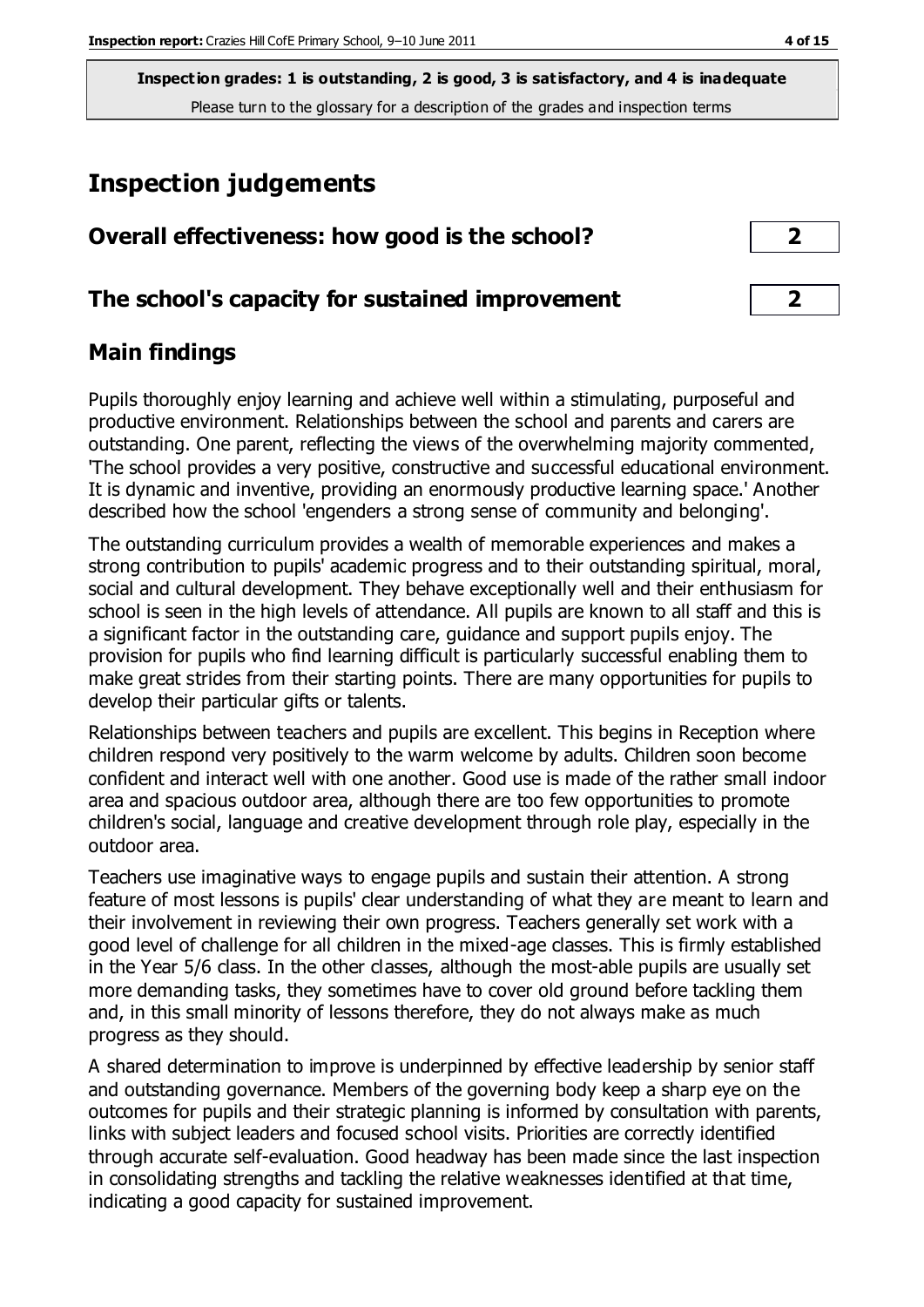## **What does the school need to do to improve further?**

- $\blacksquare$  Help the most-able pupils in Years 1 to 4 to make faster progress by:
	- refining lesson introductions to ensure that the most-able pupils are not covering old ground
	- $-$  setting tasks for the most-able pupils to tackle independently and ensuring they have sufficient time in lessons to tackle them
	- deploying support staff so that they are engaged with pupils throughout lessons
- Increase opportunities for role play in the Early Years Foundation Stage, particularly in the outdoor area to further promote children's social, language and creative development.

#### **Outcomes for individuals and groups of pupils 2**



Pupils really enjoy school and achieve well in their academic work and in their personal development. They display very good attitudes in class, where they are attentive, cooperative, interested and keen to do well. Attainment in English and mathematics is above average.

Pupils who find learning difficult make outstanding progress. Many achieve exceptionally well due to first-class support. Their rate of progress is sometimes twice that expected so that, from low starting points, they reach the expected levels for their age and no longer need special help

As children start Reception, their level of social and language development is broadly as expected. They make good progress throughout the school. Levels of attainment are above average in English and mathematics by the end of Year 2. In recent years, pupils' progress in Years 3 and 4 has been steady, followed by rapid gains in Years 5 and 6. Although levels of achievement still accelerate in Years 5 and 6, pupils are now making good progress across Key Stage 2. This was confirmed during the inspection in the lessons observed and in pupils' books. During a Year 3/4 lesson for example, pupils quickly learned how words, such as altogether, total and difference, gave clues to solving problems in mathematics. Year 6 pupils confidently converted fractions to decimals and percentages, and they deftly used coordinates to rotate shapes within four quadrants.

More-able pupils make good progress and the proportion of pupils reaching the higher levels in both English and mathematics is above average. Occasionally these pupils do not make the progress they might, however, due to the structure and organisation of some lessons.

Pupils' pride in their work is evident in their effort to present their cross-curricular topic work as attractively as possible. Above-average standards in writing are evident in pupils' well-constructed, accurately punctuated and neatly written sentences. A Year 2 pupil, describing the Great Fire of London, wrote, for example, 'The King's men tried to pull the houses down so other houses did not catch fire. They needed more places to get water and more fire buckets.' Pupils in the Year 5/6 class similarly made excellent progress during a lesson on journalistic writing. They identified features of news reports, including the use of bold titles 'to draw you in', paragraphs to separate information and interviews to sustain interest. They went on to incorporate these features in their own news articles.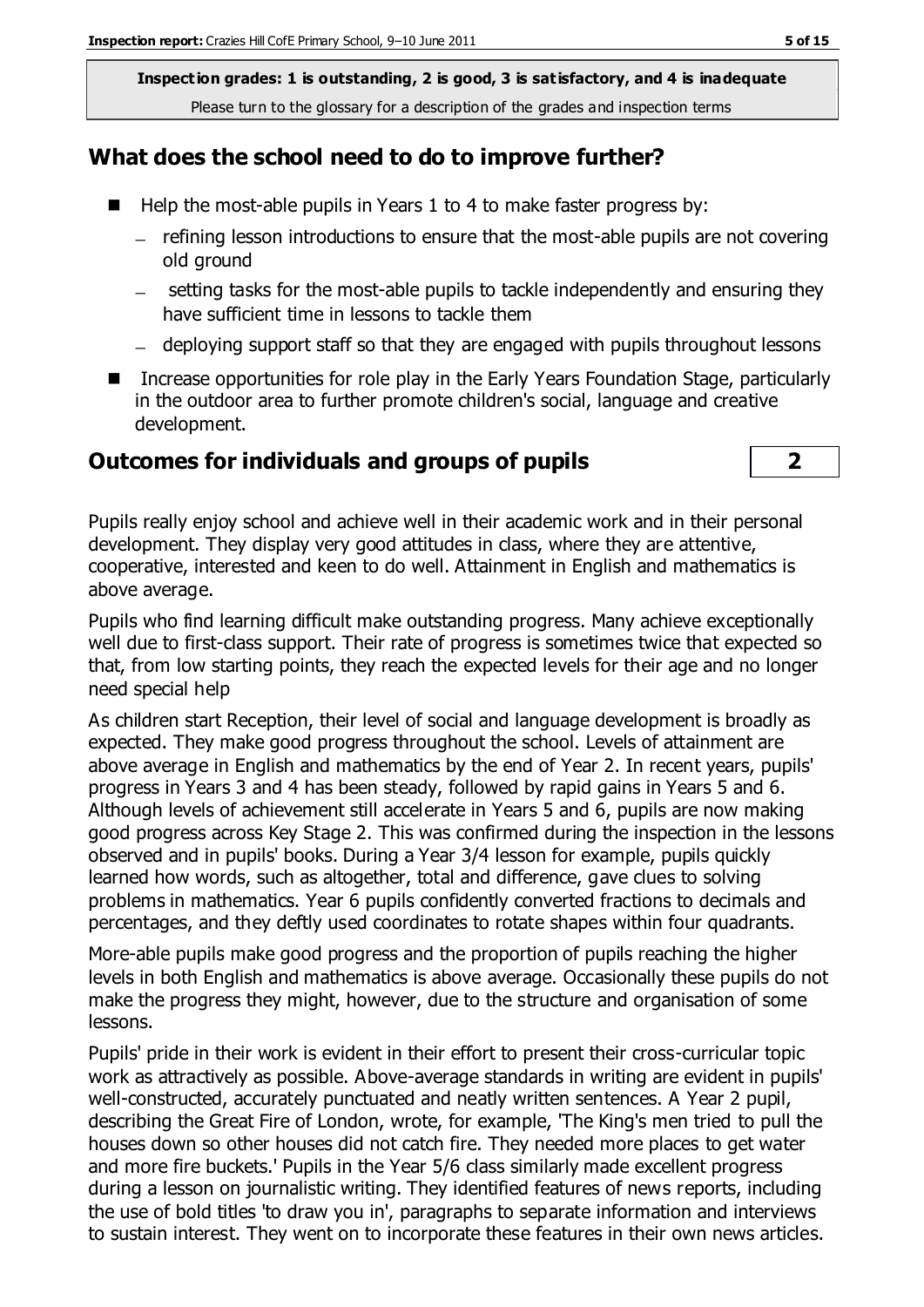Pupils say they feel extremely safe in school; they are aware of the potential pitfalls in using the internet and mobile phones. They have a secure understanding of what constitutes healthy living and participate enthusiastically in physical education lessons, reflected in the school's Activemark They have a strong sense of right and wrong and are keen to support those less fortunate than themselves. Pupils have respect for themselves and for others. As one parent commented, 'There is a very special school ethos as the older ones nurture and play with the younger ones.' Pupils' demonstrate an expressive and creative impulse in their sensitive singing and thoughtful artwork. Their positive attitudes and enthusiasm for school together with good skills in language and mathematics, and confidence in using modern technology, provide a strong basis for their future education and beyond.

| Pupils' achievement and the extent to which they enjoy their learning                                                     | $\overline{\mathbf{2}}$ |
|---------------------------------------------------------------------------------------------------------------------------|-------------------------|
| Taking into account:<br>Pupils' attainment <sup>1</sup>                                                                   | 2                       |
| The quality of pupils' learning and their progress                                                                        | $\mathcal{P}$           |
| The quality of learning for pupils with special educational needs and/or disabilities<br>and their progress               | 1                       |
| The extent to which pupils feel safe                                                                                      | 1                       |
| Pupils' behaviour                                                                                                         | 1                       |
| The extent to which pupils adopt healthy lifestyles                                                                       | $\overline{2}$          |
| The extent to which pupils contribute to the school and wider community                                                   | $\mathbf{2}$            |
| The extent to which pupils develop workplace and other skills that will contribute to<br>their future economic well-being | $\overline{\mathbf{2}}$ |
| Taking into account:<br>Pupils' attendance <sup>1</sup>                                                                   | 1                       |
| The extent of pupils' spiritual, moral, social and cultural development                                                   | 1                       |

These are the grades for pupils' outcomes

<sup>1</sup> The grades for attainment and attendance are: 1 is high; 2 is above average; 3 is broadly average; and 4 is low

## **How effective is the provision?**

Lessons are underpinned by excellent relationships between teachers and pupils, and teachers are skilled in generating pupils' interest and sustaining their engagement. Pupils in the Year 3/4 class, for example, were introduced to 'Inspector Clue' who invited them to suggest ways of solving problems in mathematics. Teachers use modern technology, such as interactive whiteboards, frequently to support pupils' learning. Pupils have many opportunities to use the computer suite, the bank of laptops and netbooks. One Year 1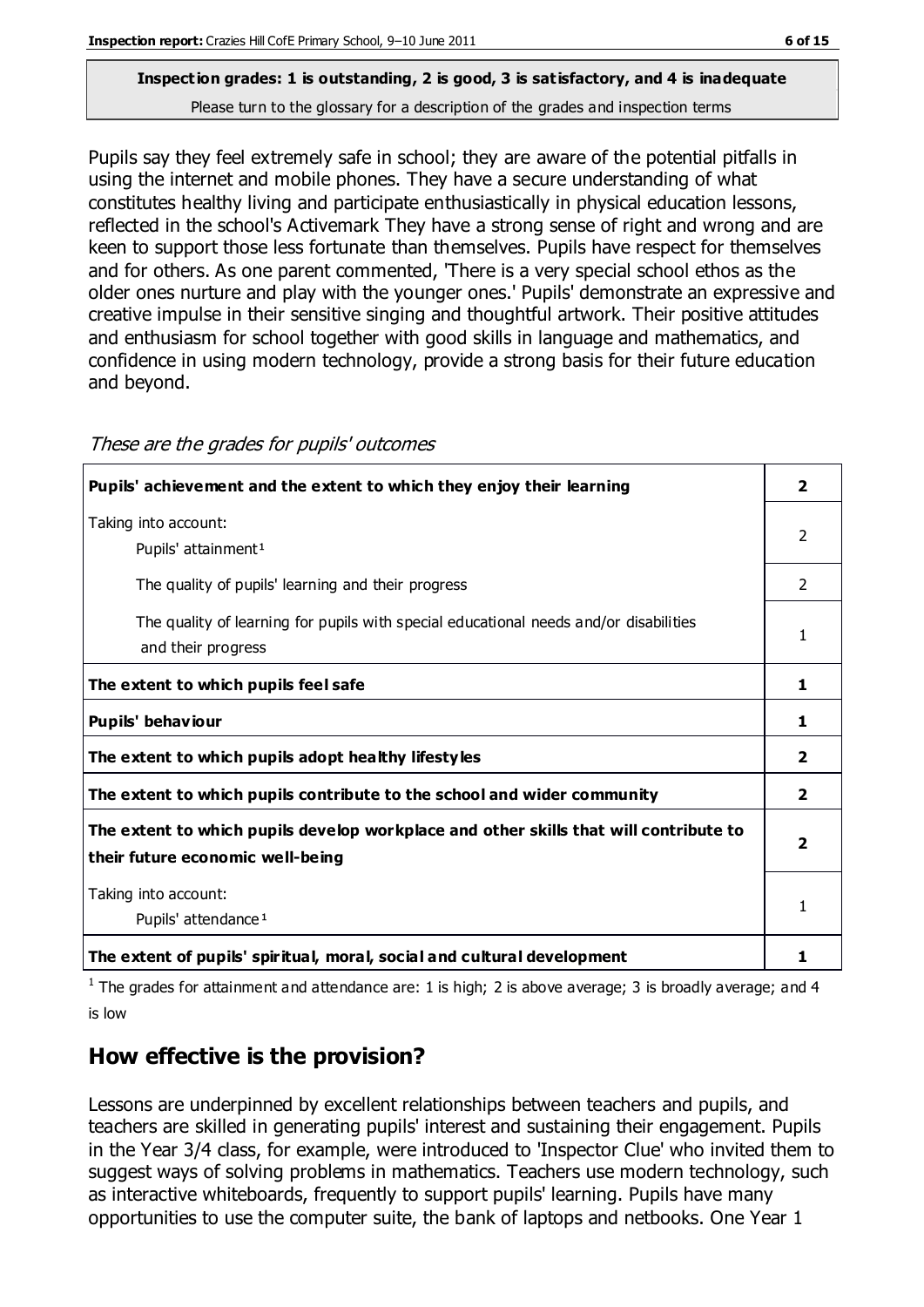pupil remarked, 'It's totally wicked!' after he created an alien landscape using a paint program.

Teachers generally use assessment information well to provide sufficient challenge and support for pupils of differing abilities in the mixed-age classes. This was exemplified during an excellent literacy lesson in Year 5/6 where the teacher skilfully targeted her questions to draw on pupils' various levels of knowledge and extend their understanding. At the beginning of lessons, teachers ensure that pupils are aware of what they are to do and explain the success criteria. In Years 1 to 4, these introductions often involve all pupils listening to what each group is to do. This means that the most-able pupils cover old ground and the time available for them to work independently is limited. Sometimes, however, they have to complete the same work as the other pupils rather than tackle more challenging work immediately, and this restricts their progress. The highly skilled teaching assistants come into their own when working with small groups, especially in providing excellent support for pupils who find learning more difficult, but their potential contribution in introducing new work to different groups early in the lesson is not fully exploited.

Teachers mark pupils' work regularly and offer both encouragement and guidance about how they could improve their work, using a colour-coded system. Older pupils increasingly reflect on their own work and review that of their classmates, showing very mature attitudes to learning.

The curriculum is imaginatively planned to ensure that pupils benefit from absorbing topic work with key skills as a focus. Following a visit from a 'Victorian' farmer, Years 1 and 2 pupils practised writing a sequenced account. One wrote, for example, 'First of all we had to pick up all the stones and weeds. After that Richard showed us the scythe. It had a blade at the end and was used to cut the corn. Next?.'

Creative activities play a central role in promoting pupils' personal development. Music has a strong presence in the curriculum. All pupils have an opportunity to learn an instrument and many have home tuition. The impact of skilled teaching by the music specialists on the staff is evident not only in the expertise of the school choir but also during whole school assemblies where all pupils sing in harmony tunefully and expressively.

High quality pastoral support for pupils is at the heart of the school's work. This is reflected in the positive responses from pupils to inspection and school surveys and also in the views of parents and carers. As one parent commented, 'Every possible effort was made to ensure the children felt welcome and at ease when they arrived.'; another wrote, 'My children have experienced a loving and caring education.' Sensitive mentoring in a tranquil atmosphere puts pupils with special educational needs and/or disabilities at their ease. This helps them to make the most of the one-to-one support on offer so that they make good and sometimes extremely rapid progress.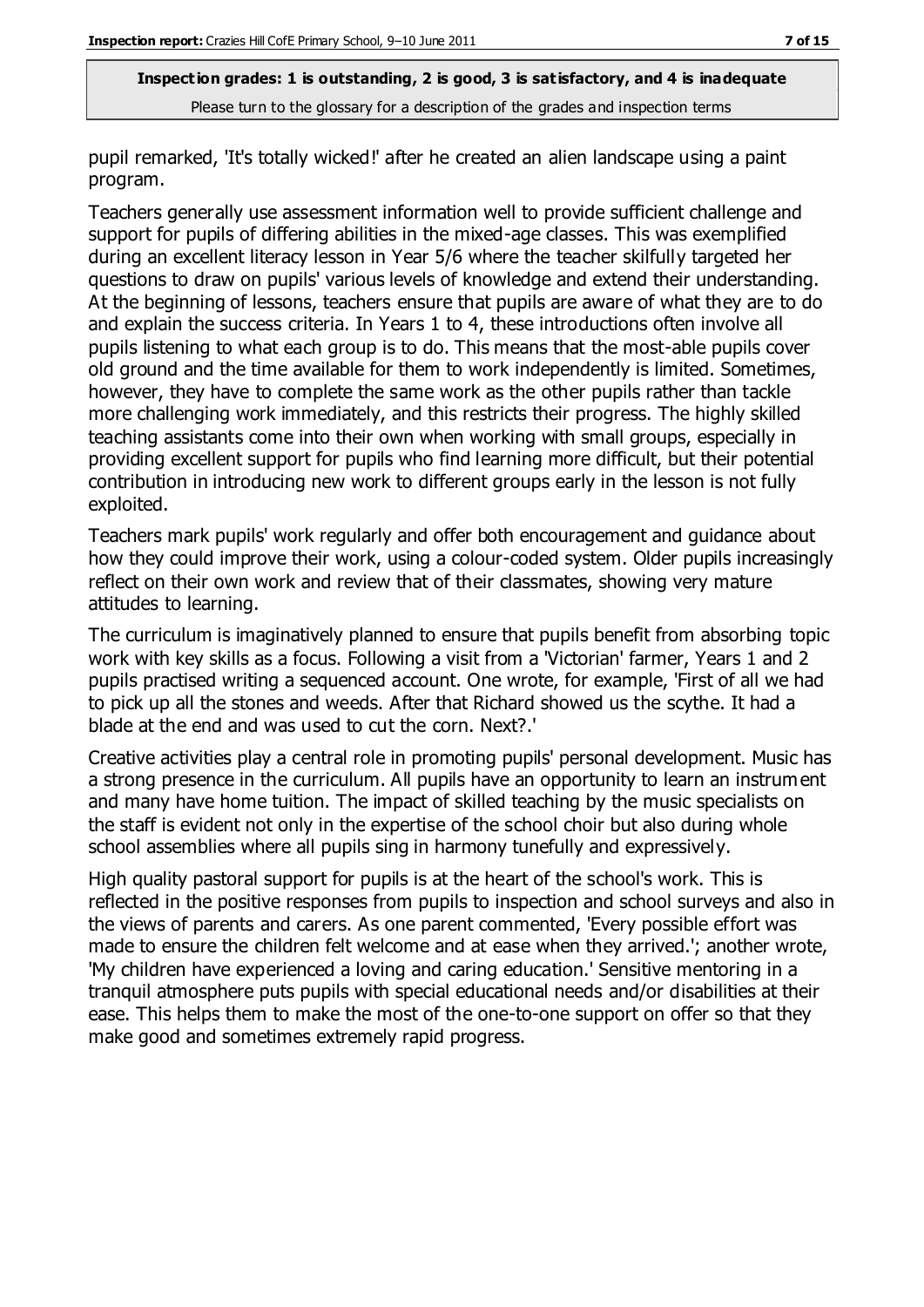**Inspection grades: 1 is outstanding, 2 is good, 3 is satisfactory, and 4 is inadequate**

Please turn to the glossary for a description of the grades and inspection terms

These are the grades for the quality of provision

| The quality of teaching                                                                                    |  |
|------------------------------------------------------------------------------------------------------------|--|
| Taking into account:<br>The use of assessment to support learning                                          |  |
| The extent to which the curriculum meets pupils' needs, including, where relevant,<br>through partnerships |  |
| The effectiveness of care, guidance and support                                                            |  |

## **How effective are leadership and management?**

The success of the school's mission to promote Christian values is evident in the warm and mutually supportive relationships among adults and children. The headteacher, with strong support from the Senco, transmits high expectations clearly to all members of the school community. Senior leaders form a strong team and work hard to ensure that good standards are maintained and that the school continues to improve. There is a common ambition to ensure pupils do as well as they can. The quality of teaching is monitored closely. Teachers' professional development needs are identified and closely linked to school improvement priorities. Pupils' individual progress is tracked well to spot any underachievement, although the use of assessment information to build up a broader picture of trends over time is less precise.

Parents are fully involved as partners in their children's education and are kept extremely well informed by regular newsletters, information leaflets and the school website. The positive relationships between parents, staff and governors were evident as parents dropped off and collected their children. One remarked, 'As a mother, I feel well supported by this network of parents and teachers.' A flourishing parent/teacher association arranges events which provide extra funds and keeps the school in the public eye; for example the recent 150 year anniversary fayre, which was opened by the Home Secretary.

The governing body is extremely active in reviewing performance, setting strategic direction and holding the school to account. Members use a wide range of monitoring information and assessment data and visit the school regularly to gain a secure understanding of pupils' needs, identify priorities and allocate resources, and ensure the school promotes equality of opportunity well. Safeguarding procedures are good. Staff and members of the governing body are well aware of their responsibilities, although some staff training is behind schedule. Community cohesion is promoted successfully. The school provides a focal point for many activities in its rather isolated rural location. Joint events with schools serving more mixed communities provide pupils with first-hand experiences of cultural diversity within the United Kingdom, while studies in French and geography provide insights into wider communities.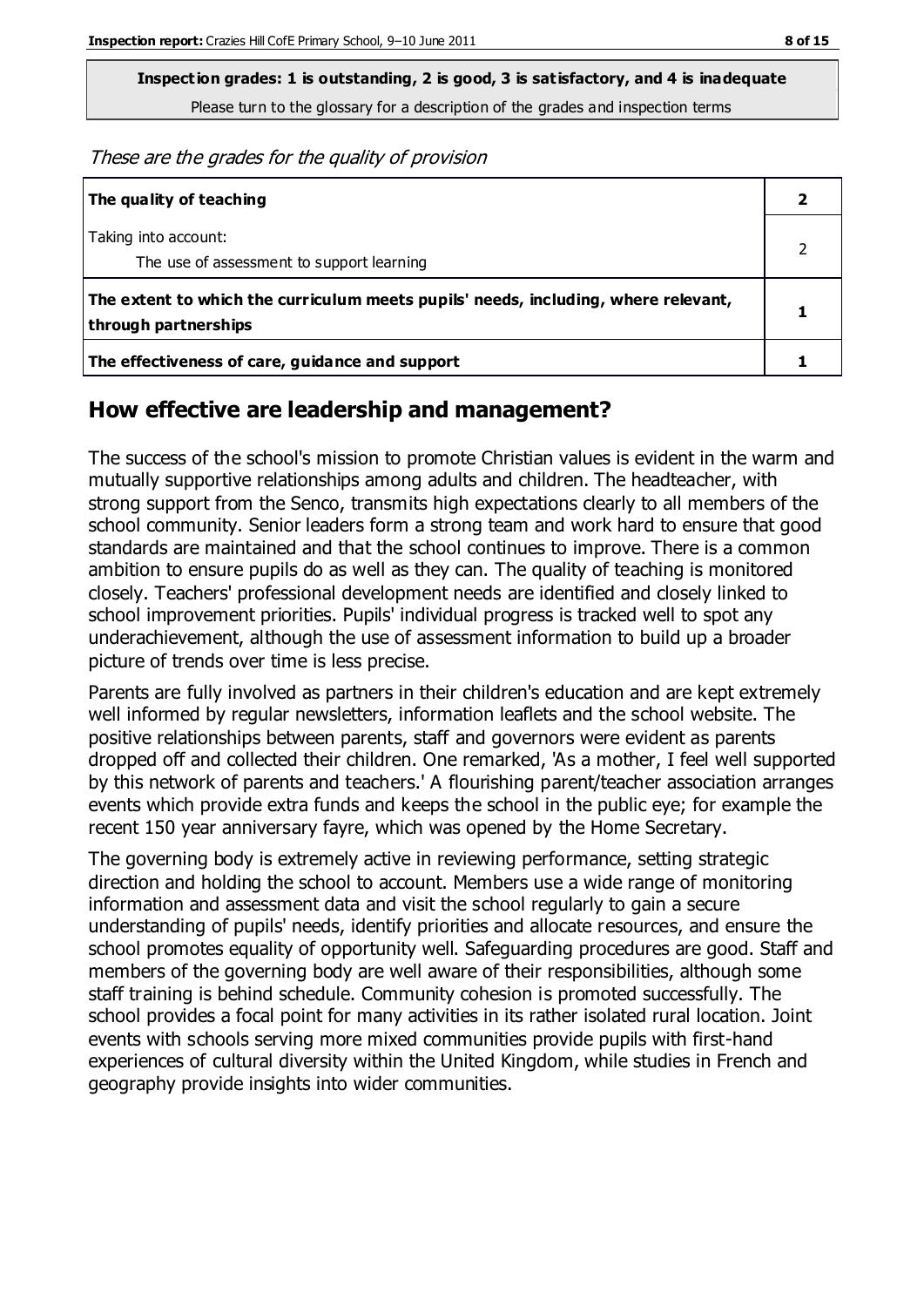**Inspection grades: 1 is outstanding, 2 is good, 3 is satisfactory, and 4 is inadequate**

Please turn to the glossary for a description of the grades and inspection terms

These are the grades for leadership and management

| The effectiveness of leadership and management in embedding ambition and driving<br>improvement                                                                  |                         |
|------------------------------------------------------------------------------------------------------------------------------------------------------------------|-------------------------|
| Taking into account:<br>The leadership and management of teaching and learning                                                                                   | 2                       |
| The effectiveness of the governing body in challenging and supporting the<br>school so that weaknesses are tackled decisively and statutory responsibilities met |                         |
| The effectiveness of the school's engagement with parents and carers                                                                                             | 1                       |
| The effectiveness of partnerships in promoting learning and well-being                                                                                           | 2                       |
| The effectiveness with which the school promotes equality of opportunity and tackles<br>discrimination                                                           | $\overline{\mathbf{2}}$ |
| The effectiveness of safeguarding procedures                                                                                                                     | $\overline{2}$          |
| The effectiveness with which the school promotes community cohesion                                                                                              | $\mathbf{2}$            |
| The effectiveness with which the school deploys resources to achieve value for money                                                                             | 2                       |

## **Early Years Foundation Stage**

Children make good progress in all areas of learning, particularly in social and language development. By the end of Reception, their attainment is above the expectation for their age. Children settle in quickly and soon gain confidence due to the well-organised induction process. Adults provide lots of opportunities for speaking and listening. They model language well and plan stimulating activities which develop and extend children's skills.

Children enjoy learning and are invariably absorbed in the various activities. They are ever eager to talk about what they are doing and share their ideas. 'Welcome to Remenham' (the name of the Reception class), said one, 'Would you like to play this game with me?' Learning is typified by a buzz of purposeful activity as children work with adults or pursue their own interests. During one session, for example, a small group worked with the teacher, learning how to blend individual letter sounds into words. Outdoors, others were constructing an obstacle course for horses with good support from the teaching assistant, while the rest were painting or exploring how various objects floated in the water trough. Later, the teacher worked with some children to create symmetrical patterns on laptops; 'It's magic!' exclaimed one. Others investigated symmetry by placing mirrors against objects and making ladybirds from play dough with an equal number of dots on each wing.

The indoor area is rather small for the number of children. It offers just sufficient space for whole class and group work but a sheltered outdoor deck extends this provision. Children have opportunities to play and learn using peddled vehicles, although these have to be at specific times rather than freely chosen as these resources are not adjacent to the reception classroom. Pupils engage in role play during these periods, such as police directing traffic and workmen mending the roads. The extensive outdoor area adjacent to the classroom is generally used well and children are just as likely to be found learning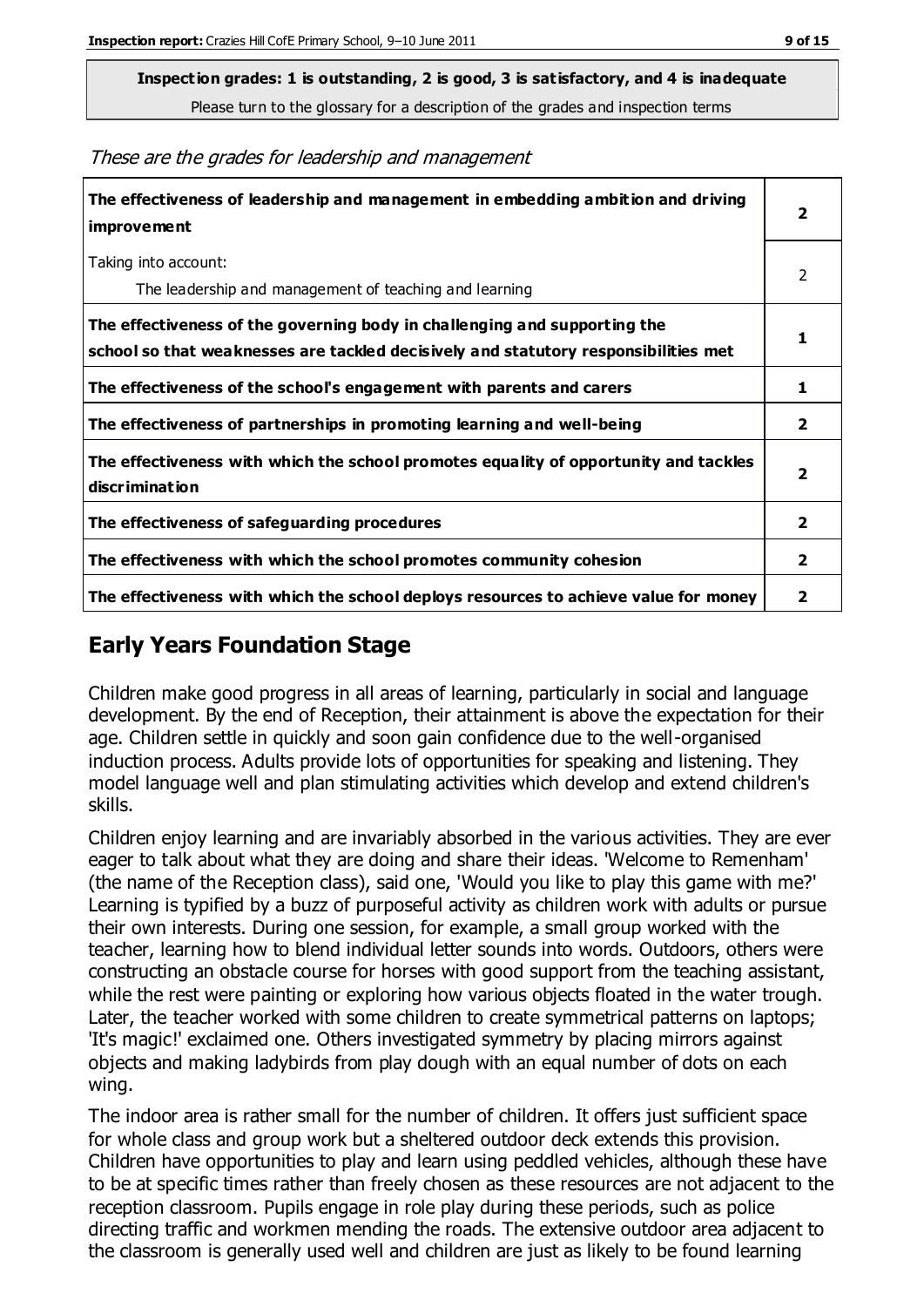outside as they are inside, although resources for role play in both these areas are not as imaginative or inviting as they need to be.

Children's progress is monitored closely and recorded in a cumulative 'learning journey' portfolio. Staff make a prompt response to any who show signs of falling behind. The strong partnership with parents and carers is evident in the warm relationships and informal rapport shown as parents and carers accompany their children into school.

These are the grades for the Early Years Foundation Stage

| Overall effectiveness of the Early Years Foundation Stage                             |  |
|---------------------------------------------------------------------------------------|--|
| Taking into account:<br>Outcomes for children in the Early Years Foundation Stage     |  |
| The quality of provision in the Early Years Foundation Stage                          |  |
| The effectiveness of leadership and management of the Early Years Foundation<br>Stage |  |

## **Views of parents and carers**

The proportion of questionnaires returned was well above average. The very large majority of parents and carers are extremely positive about all aspects of the school. All respondents felt happy overall with their children's experience. Within these positive views, a small minority raised individual concerns, almost all of which were relatively minor and not borne out by the inspection.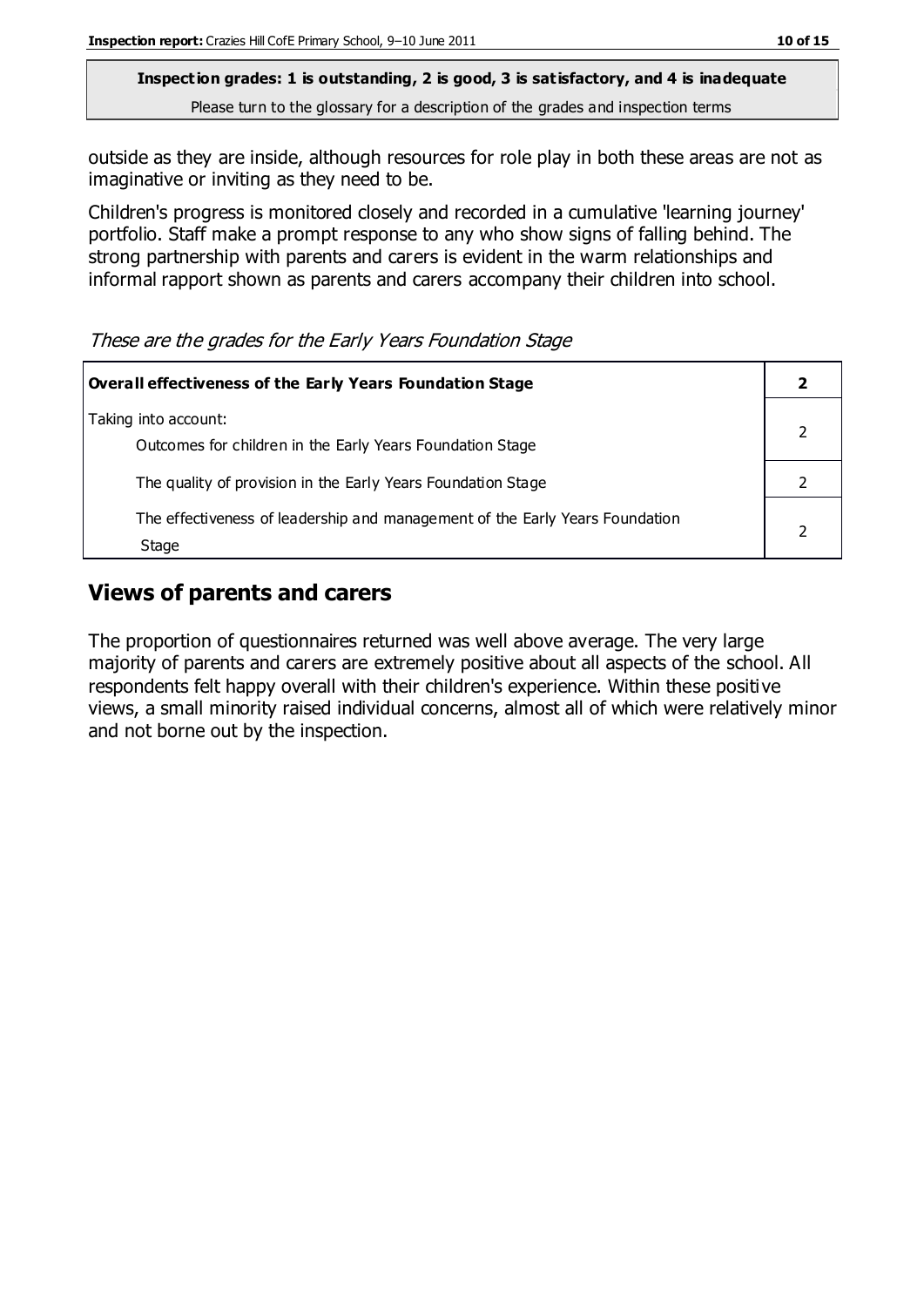#### **Responses from parents and carers to Ofsted's questionnaire**

Ofsted invited all the registered parents and carers of pupils registered at Crazies Hill CE Primary School to complete a questionnaire about their views of the school.

In the questionnaire, parents and carers were asked to record how strongly they agreed with 13 statements about the school.

The inspection team received 66 completed questionnaires by the end of the on-site inspection. In total, there are 91 pupils registered at the school.

| <b>Statements</b>                                                                                                                                                                                                                                       | <b>Strongly</b> | agree         | <b>Agree</b> |               | <b>Disagree</b> |                | <b>Strongly</b><br>disagree |               |
|---------------------------------------------------------------------------------------------------------------------------------------------------------------------------------------------------------------------------------------------------------|-----------------|---------------|--------------|---------------|-----------------|----------------|-----------------------------|---------------|
|                                                                                                                                                                                                                                                         | <b>Total</b>    | $\frac{1}{2}$ | <b>Total</b> | $\frac{1}{2}$ | <b>Total</b>    | $\frac{1}{2}$  | <b>Total</b>                | $\frac{1}{2}$ |
| My child enjoys school                                                                                                                                                                                                                                  | 53              | 80            | 12           | 18            | $\mathbf{1}$    | $\overline{2}$ | $\mathbf 0$                 | $\mathbf 0$   |
| The school keeps my child<br>safe                                                                                                                                                                                                                       | 50              | 76            | 16           | 24            | 0               | $\mathbf 0$    | $\mathbf 0$                 | $\mathbf 0$   |
| My school informs me about<br>my child's progress                                                                                                                                                                                                       | 38              | 58            | 28           | 42            | 0               | $\mathbf{0}$   | $\mathbf 0$                 | $\mathbf 0$   |
| My child is making enough<br>progress at this school                                                                                                                                                                                                    | 36              | 55            | 27           | 41            | 3               | 5              | $\mathbf 0$                 | $\mathbf 0$   |
| The teaching is good at this<br>school                                                                                                                                                                                                                  | 38              | 58            | 28           | 42            | 0               | $\mathbf 0$    | $\mathbf 0$                 | $\mathbf 0$   |
| The school helps me to<br>support my child's learning                                                                                                                                                                                                   | 32              | 48            | 31           | 47            | 3               | 4              | $\mathbf 0$                 | $\mathbf 0$   |
| The school helps my child to<br>have a healthy lifestyle                                                                                                                                                                                                | 37              | 56            | 29           | 44            | 0               | $\mathbf 0$    | $\mathbf 0$                 | $\mathbf 0$   |
| The school makes sure that<br>my child is well prepared for<br>the future (for example<br>changing year group,<br>changing school, and for<br>children who are finishing<br>school, entering further or<br>higher education, or entering<br>employment) | 42              | 64            | 23           | 35            | $\mathbf{1}$    | $\overline{2}$ | $\mathbf 0$                 | $\mathbf 0$   |
| The school meets my child's<br>particular needs                                                                                                                                                                                                         | 43              | 65            | 22           | 33            | $\mathbf 0$     | $\mathbf 0$    | $\mathbf 0$                 | $\mathbf 0$   |
| The school deals effectively<br>with unacceptable behaviour                                                                                                                                                                                             | 44              | 67            | 19           | 29            | 3               | 5              | $\mathbf 0$                 | $\pmb{0}$     |
| The school takes account of<br>my suggestions and concerns                                                                                                                                                                                              | 38              | 58            | 27           | 41            | 1               | $\mathcal{P}$  | $\Omega$                    | 0             |
| The school is led and<br>managed effectively                                                                                                                                                                                                            | 47              | 71            | 18           | 27            | $\mathbf 0$     | $\mathbf 0$    | $\mathbf 0$                 | $\mathbf 0$   |
| Overall, I am happy with my<br>child's experience at this<br>school                                                                                                                                                                                     | 54              | 71            | 18           | 27            | $\pmb{0}$       | $\mathbf 0$    | $\mathbf 0$                 | $\pmb{0}$     |

The table above summarises the responses that parents and carers made to each statement. The percentages indicate the proportion of parents and carers giving that response out of the total number of completed questionnaires. Where one or more parents and carers chose not to answer a particular question, the percentages will not add up to 100%.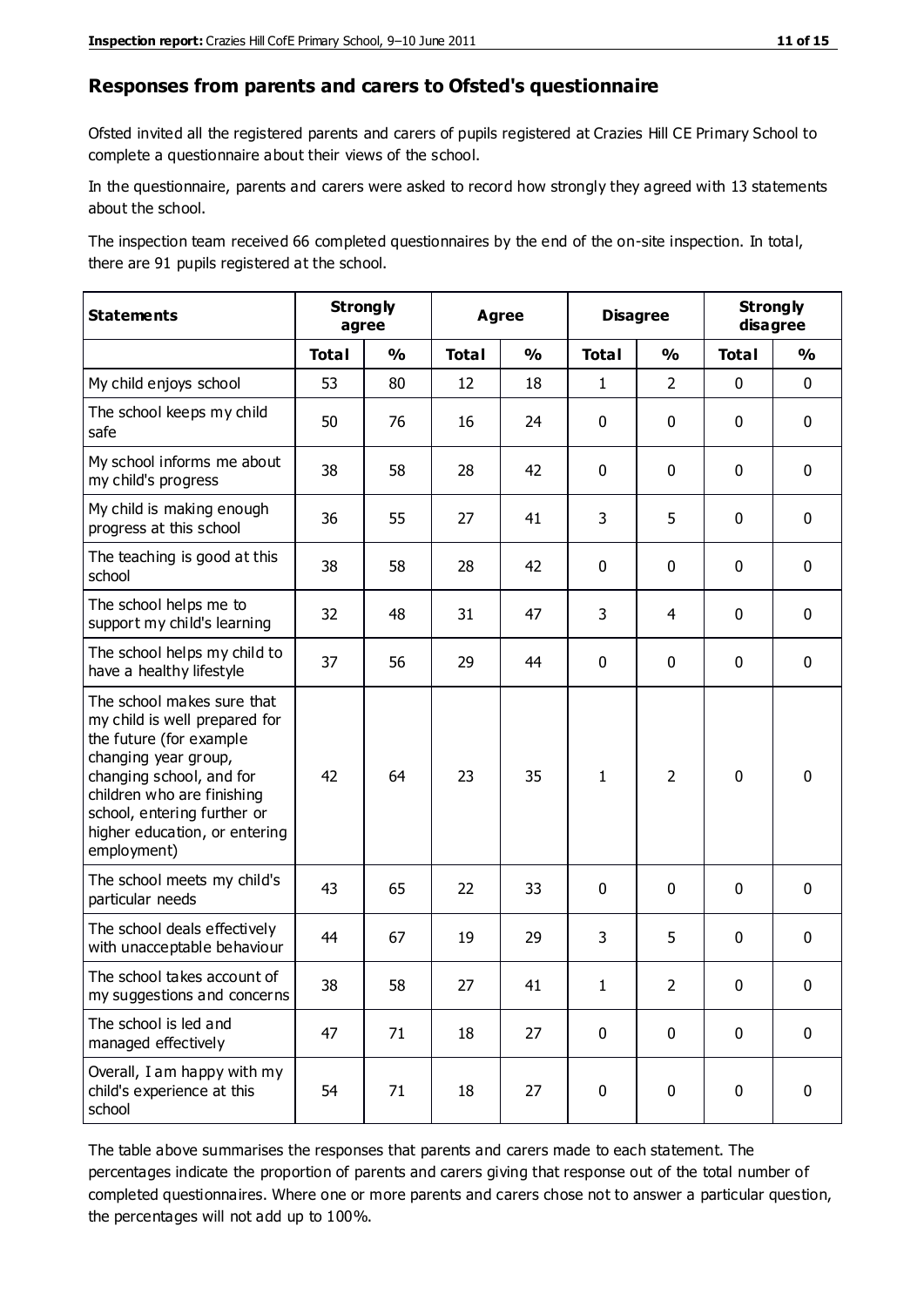## **Glossary**

| Grade   | <b>Judgement</b> | <b>Description</b>                                                                                                                                                                                                            |
|---------|------------------|-------------------------------------------------------------------------------------------------------------------------------------------------------------------------------------------------------------------------------|
| Grade 1 | Outstanding      | These features are highly effective. An outstanding school<br>provides exceptionally well for all its pupils' needs.                                                                                                          |
| Grade 2 | Good             | These are very positive features of a school. A school that<br>is good is serving its pupils well.                                                                                                                            |
| Grade 3 | Satisfactory     | These features are of reasonable quality. A satisfactory<br>school is providing adequately for its pupils.                                                                                                                    |
| Grade 4 | Inadequate       | These features are not of an acceptable standard. An<br>inadequate school needs to make significant improvement<br>in order to meet the needs of its pupils. Ofsted inspectors<br>will make further visits until it improves. |

## **What inspection judgements mean**

## **Overall effectiveness of schools**

|                       | Overall effectiveness judgement (percentage of schools) |      |                     |                   |
|-----------------------|---------------------------------------------------------|------|---------------------|-------------------|
| <b>Type of school</b> | <b>Outstanding</b>                                      | Good | <b>Satisfactory</b> | <b>Inadequate</b> |
| Nursery schools       | 46                                                      | 48   | 6                   |                   |
| Primary schools       | 6                                                       | 47   | 40                  | 7                 |
| Secondary schools     | 12                                                      | 39   | 38                  | 11                |
| Sixth forms           | 13                                                      | 42   | 41                  | 3                 |
| Special schools       | 28                                                      | 49   | 19                  | 4                 |
| Pupil referral units  | 14                                                      | 45   | 31                  | 10                |
| All schools           | 10                                                      | 46   | 37                  |                   |

New school inspection arrangements were introduced on 1 September 2009. This means that inspectors now make some additional judgements that were not made previously.

The data in the table above are for the period 1 September 2010 to 31 December 2010 and are consistent with the latest published official statistics about maintained school inspection outcomes (see **[www.ofsted.gov.uk](http://www.ofsted.gov.uk/)**).

The sample of schools inspected during 2010/11 was not representative of all schools nationally, as weaker schools are inspected more frequently than good or outstanding schools.

Percentages are rounded and do not always add exactly to 100.

Sixth form figures reflect the judgements made for the overall effectiveness of the sixth form in secondary schools, special schools and pupil referral units.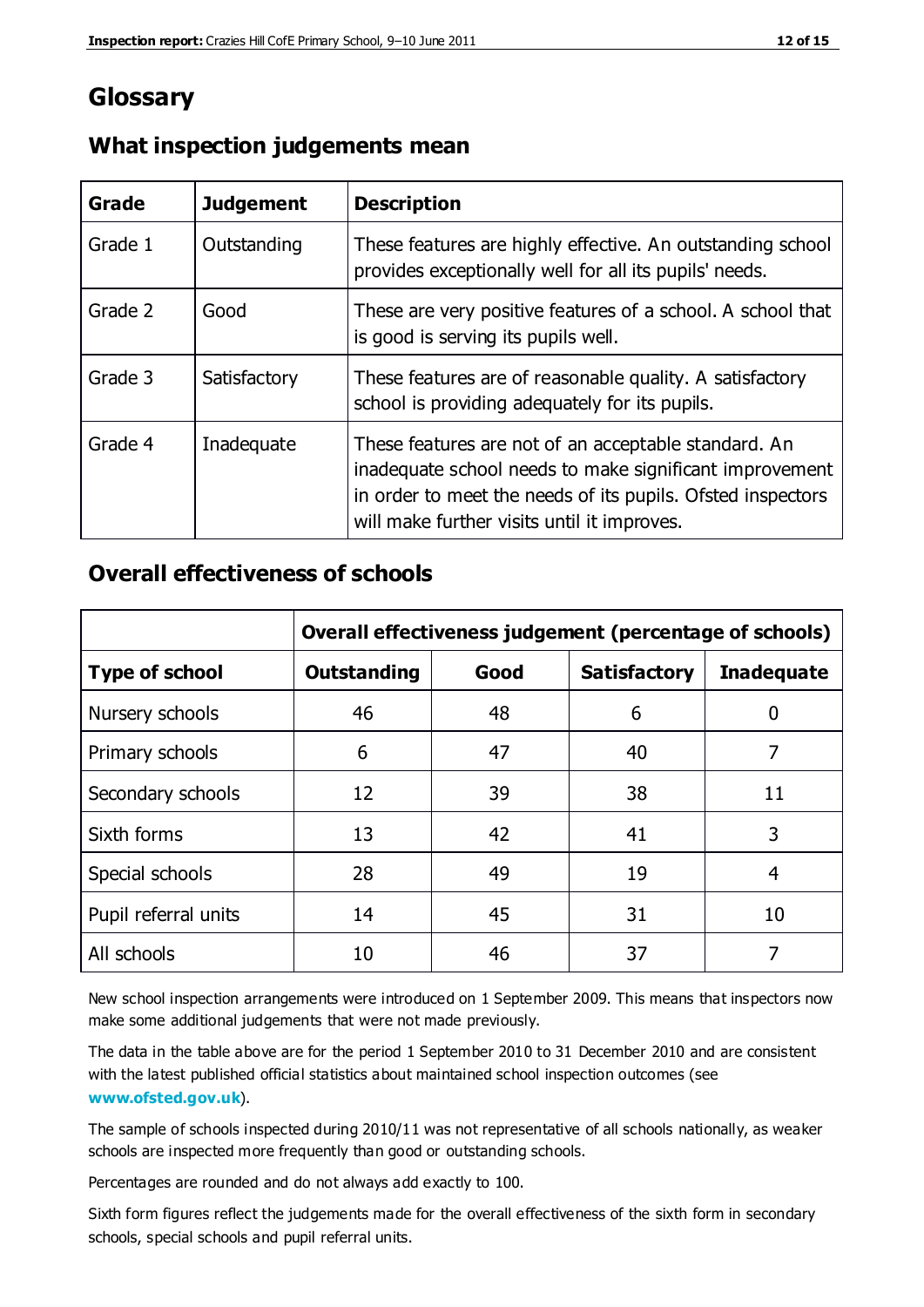## **Common terminology used by inspectors**

| Achievement:               | the progress and success of a pupil in their learning,<br>development or training.                                                                                                                                                          |
|----------------------------|---------------------------------------------------------------------------------------------------------------------------------------------------------------------------------------------------------------------------------------------|
| Attainment:                | the standard of the pupils' work shown by test and<br>examination results and in lessons.                                                                                                                                                   |
| Capacity to improve:       | the proven ability of the school to continue<br>improving. Inspectors base this judgement on what<br>the school has accomplished so far and on the quality<br>of its systems to maintain improvement.                                       |
| Leadership and management: | the contribution of all the staff with responsibilities,<br>not just the headteacher, to identifying priorities,<br>directing and motivating staff and running the school.                                                                  |
| Learning:                  | how well pupils acquire knowledge, develop their<br>understanding, learn and practise skills and are<br>developing their competence as learners.                                                                                            |
| Overall effectiveness:     | inspectors form a judgement on a school's overall<br>effectiveness based on the findings from their<br>inspection of the school. The following judgements,<br>in particular, influence what the overall effectiveness<br>judgement will be. |
|                            | The school's capacity for sustained<br>improvement.                                                                                                                                                                                         |
|                            | Outcomes for individuals and groups of pupils.                                                                                                                                                                                              |
|                            | The quality of teaching.                                                                                                                                                                                                                    |
|                            | The extent to which the curriculum meets<br>pupils' needs, including, where relevant,<br>through partnerships.                                                                                                                              |
|                            | The effectiveness of care, guidance and<br>support.                                                                                                                                                                                         |
| Progress:                  | the rate at which pupils are learning in lessons and<br>over longer periods of time. It is often measured by<br>comparing the pupils' attainment at the end of a key                                                                        |

stage with their attainment when they started.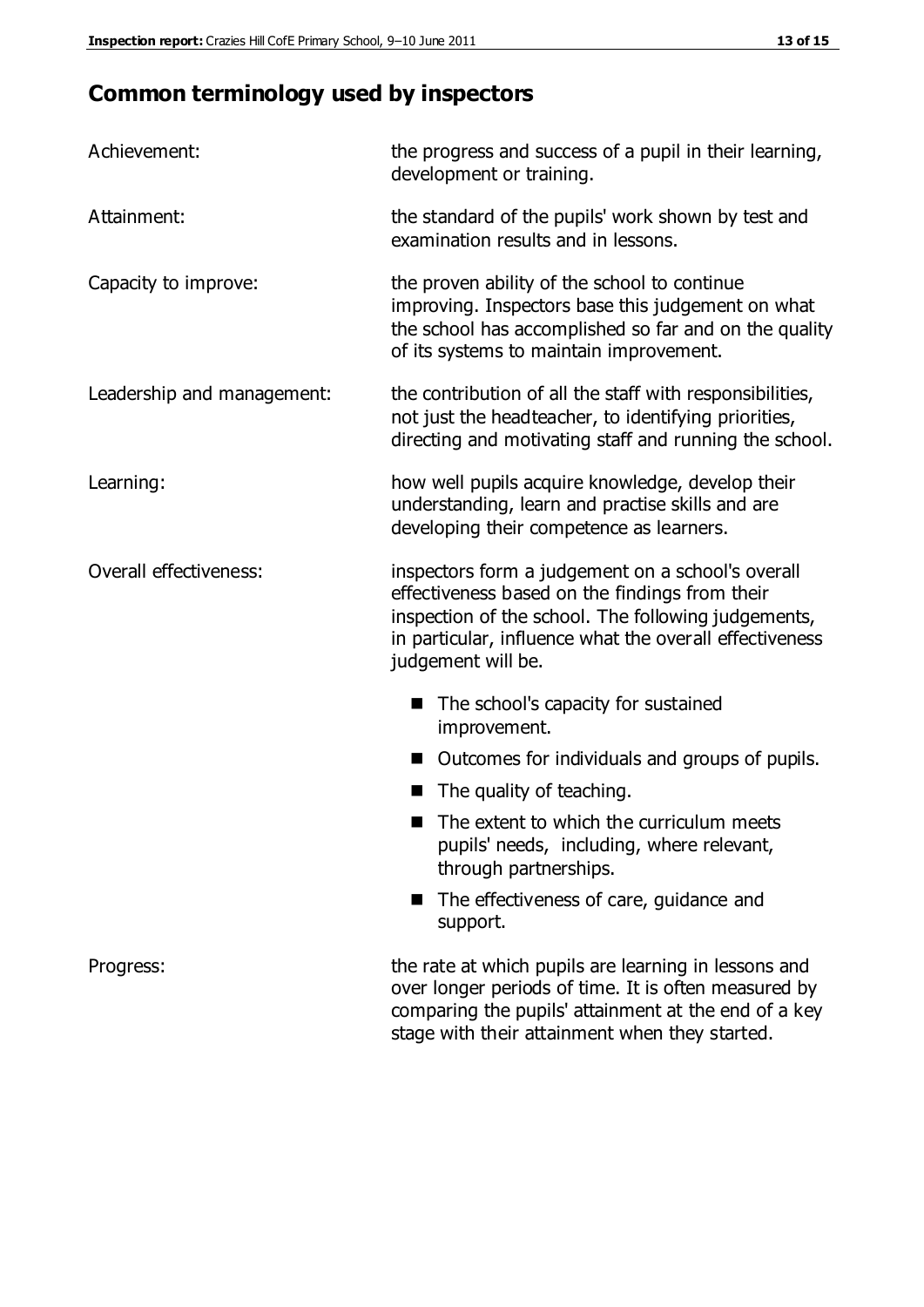## **This letter is provided for the school, parents and carers to share with their children. It describes Ofsted's main findings from the inspection of their school.**

13 June 2011

#### Dear Pupils

#### **Inspection of Crazies Hill CE Primary School, Wargrave RG10 8LY**

Thank you for making us so welcome during our visit to your school. The most striking thing we found was how everyone pupils, staff and parents gets on well together. Crazies Hill is a good school. It is a really friendly place and it was good to see how you welcome newcomers and help them settle in. All the adults in the school have your best interests at heart and they take great care to ensure that you know how to keep safe and know the importance of a healthy diet and exercise. You do a lot to help the school run smoothly and we enjoyed talking to the school council about their ideas and suggestions. We really enjoyed hearing your singing in assembly and during choir practice.

Teachers and the support staff are doing a good job in making lessons interesting and you told us how much you enjoy school. We were pleased to see that, at the beginning of most lessons, you think about what you have learned so far and what you need to do next. This is helping everyone to make good progress.

In order to make the school even better, we have suggested that staff make sure that those of you who are confident in English and mathematics are given more time to tackle challenging work. We think some lesson introductions could be shorter to allow you more time to work independently. Teaching assistants could help with this by taking small groups earlier in lessons. We have also suggested that children in the Reception class could be given more opportunities to learn through role play.

We found that the school is well run and that the headteacher, staff and governors work together successfully to help you get the most you can from school life. You can do your bit by continuing to work hard.

Yours sincerely

Rob Crompton

Lead inspector